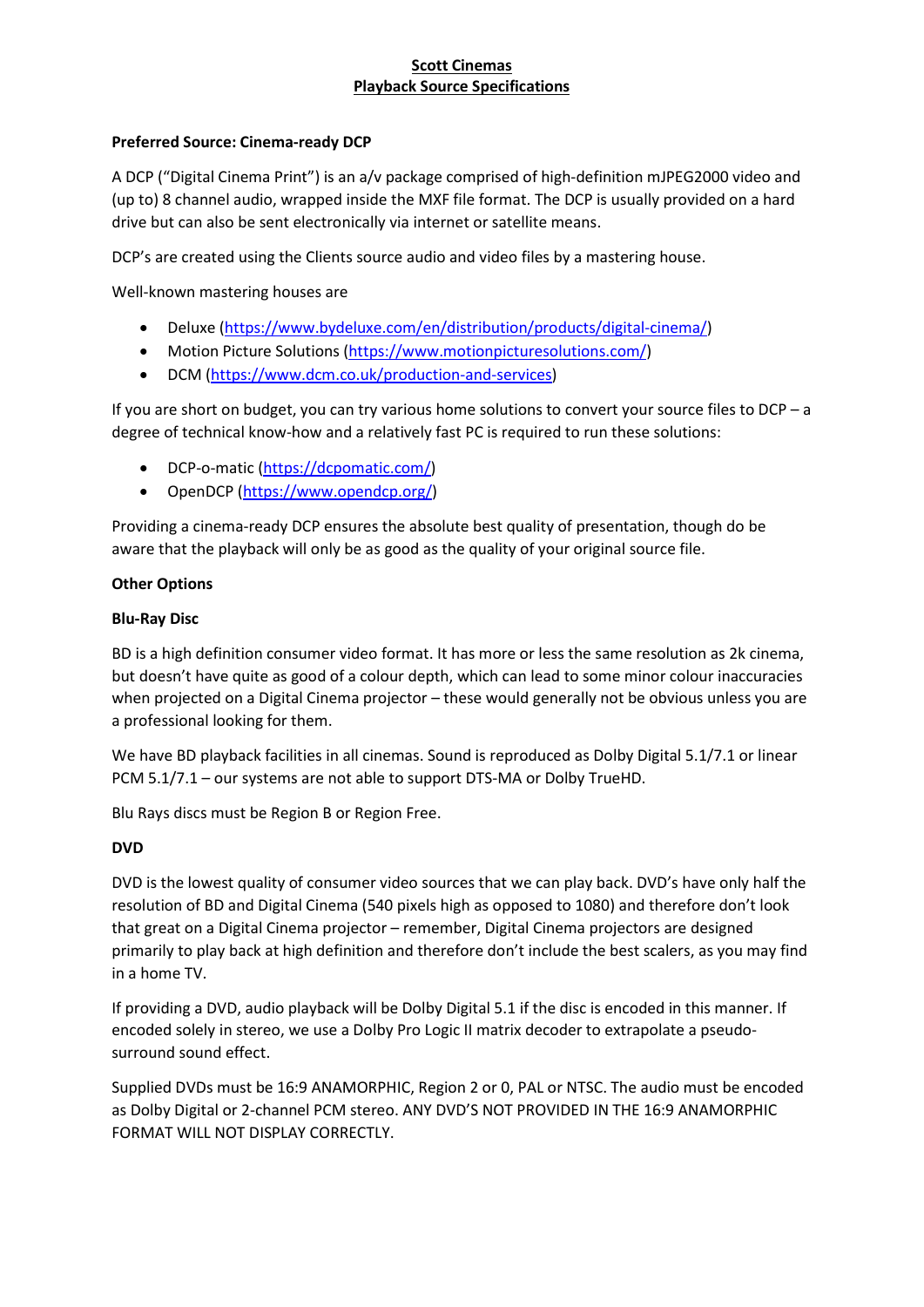## Laptop – PC

We can connect any laptop with an HDMI connector to the projectors, and you should ensure your machine can output at 1920x1080 resolution. Sound is carried separately – if you have a digital optical connector on your laptop we are able to decode in Dolby Digital or PCM; however if you only have an analogue 3.5mm output, this carries only stereo sound and we use a Dolby Pro Logic II matrix decoder to extrapolate a pseudo-surround sound effect.

### Laptop – Macbook

This works in much the same way as PC based laptop, however with older Macbooks, you must provide the appropriate video cable. This is usually Thunderbolt or MiniDP to DVI – you should ensure you know which cable you need, and also note that sound is carried separately in the same way as a PC.

## Files Only

If you have source files but no means to play it back, most cinemas have laptops that they can use to do this. You should ensure your source file is in the highest resolution possible, with a multichannel soundtrack. We find that MPEG4 using the h.264 and h.265 codecs provides the best results for video.

You are welcome to send the files to us via WeTransfer to test prior to your hire.

## Broadcast/Professional and Other Formats

We don't hold playback devices for older formats, or those used in the Broadcast profession. Whilst we're happy to screen your material, you will need to provide the source player. Source player must have one of the following outputs: HDMI, HD-SDI (Dual Link preferred), Y Pb Pr Component, DVI-D, VGA or Composite Video. Audio can be 2-channel via RCA connectors or Dolby Digital via Optical or Coaxial. HD sources with HD-SDI or DVI output at 2k or 4k can be connected to the Digital Cinema projector – 4k material will be downscaled to 2k everywhere except Sidmouth.

You must let us know in advance if your broadcast source player outputs Dolby E audio – we can decode this format but only have a couple of units to serve all cinemas and will therefore need some notice. We can decode Dolby E at 23.98, 24, 25, 29.97 or 30 fps.

#### Games Consoles

We're able to support any games console with an HDMI connector and separate audio output. All consoles are provided by the client.

# Android TV, Apple TV and Streaming Set Top Boxes

We do not permit the use of streaming or 'set top' boxes in any of our venues.

#### Streaming Services

Please note that Netflix, Apple TV, Amazon Prime, Disney Plus and most other streaming services are not licensed for playback within cinemas. You are welcome to attempt to obtain copyright and permission yourself to do this, but we cannot aid you, and must have written confirmation of permission.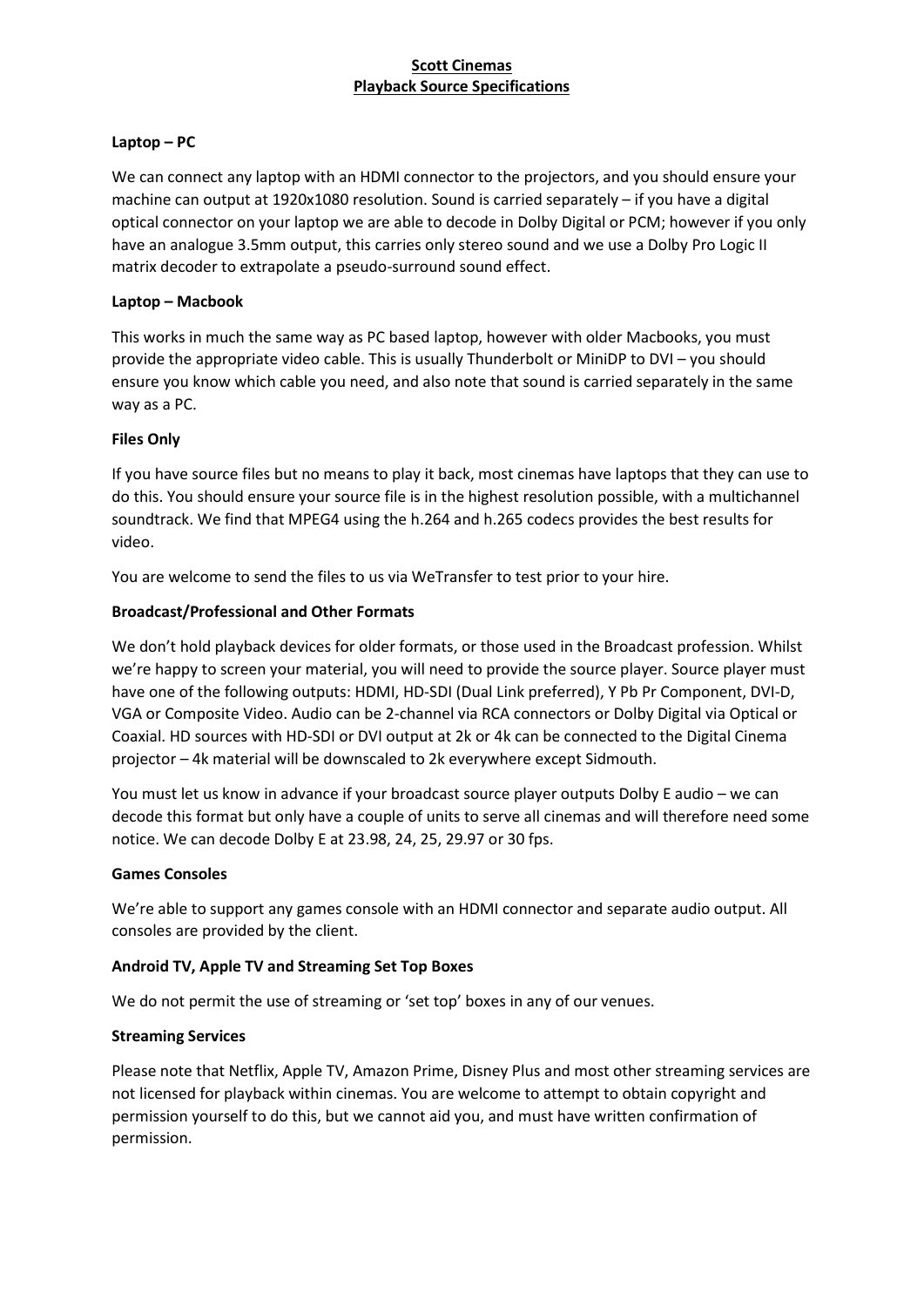### **Satellite**

We have a satellite feed from IntelSat 10.02 (1 degree west) in all venues, excluding Newton Abbot. We can receive free to air channels and can manually tune to your specified frequencies. If you are broadcasting via IS 10.02, we can pick this up, and decode the multichannel audio. You must use DVB-S or S2 encryption.

## 35mm

Some cinemas have 35mm capabilities. Where these are installed, we can play pretty much every 35mm film format. We use tower and platter systems so can play acetate and polyester print stock (but not nitrate – sorry!). We have flat and anamorphic scope lenses and picture sizes are the same as those used for Digital Cinema.

Barnstaple and East Grinstead can play 35mm prints with Dolby A-type, Dolby SR or Dolby Digital soundtracks. Sidmouth can only play back in Dolby SR. Bristol can play back Dolby A-type, Dolby SR, Dolby Digital and DTS Digital.

35mm film prints must be delivered to us on separate 20-minute reels – please don't assume you can deliver the print ready made up, as we might not have the same long play systems as you have used elsewhere. We have competent technicians trained on 35mm and we'll make up your print using only the best techniques.

We may opt to apply the FilmGuard cleaning solution to your print… please tell us if you would rather we didn't.

### Quick Note on Sound Formats

For Dolby Digital and Dolby E, connection must be made via optical or coaxial cable to the cinema sound processor. If the source lacks an optical or coaxial connector, Dolby Pro Logic II over analogue audio is the only other solution.

Dolby Digital sound outputs must conform to the Dolby AC3 codec.

We are unable to support DTS or DTS-MA audio, Dolby TrueHD or (at present) Dolby Atmos.

PLEASE REMEMBER: Across all formats, the output on screen is only as good as the source content. Digital Cinema projectors are highly tuned towards expecting high definition sources, and will show up imperfections in badly mastered or badly created source material.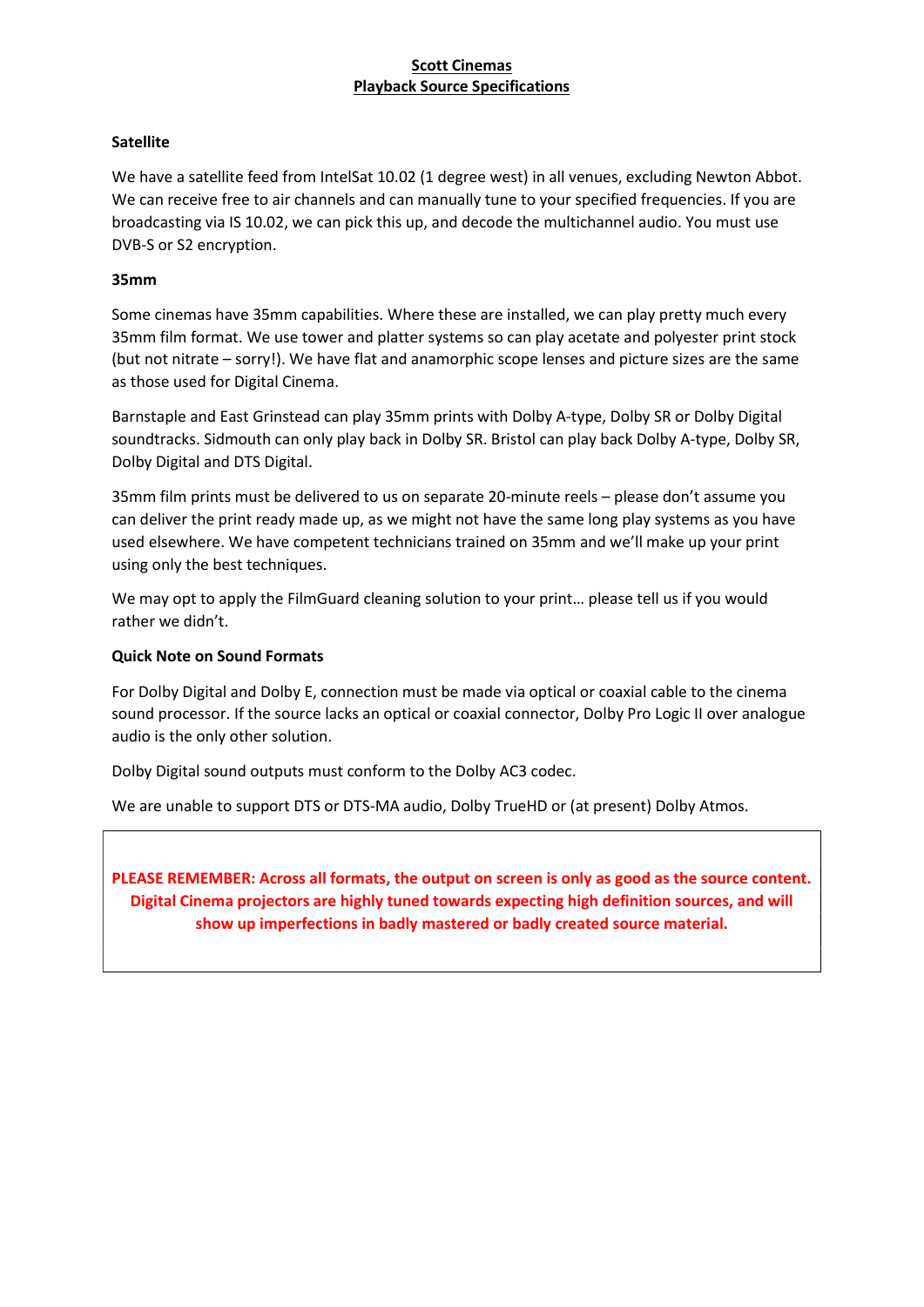#### Microphones and Live Sound

We always have handheld wireless radio mics available. We have dual-mic kits and quad-mic kits. These are accompanied by desktop stands or floor stands.

If you wish to make use of microphones, cinema staff will help set these up and set the levels correctly.

We have a range of 4 and 8 channel audio mixers, into which you can connect many sources such as vocals, effects and instruments. 6.3mm and RCA inputs are available, as well as a limited number of XLR channels.

Please note that all sound is connected to the cinemas main speaker system, specifically the left and right stage channels for sources connected to the mixers. Whilst the speakers are high dynamic range units with impressive power handling, please check with cinema staff to set up levels to ensure our speakers are not damaged.

#### Lighting

Most cinemas have a range of spotlights that can be reconfigured as needed to provide atmospheric lighting. This can be discussed with the cinema technician.

We have a very small number of portable PAR cans connected to portable Strand dimmers to provide foot lighting. Please ask to make use of this facility.

#### **Effects**

The use of practical effects, such as smoke machines, is permitted, however must be discussed in detail with cinema staff. For example, the use of smoke machines generally involves disconnecting fire sensors and thus appropriate risk assessments need to be put into place with the Client.

Laser light sources that you may choose to supply can only be operated in compliance with regulations and must not be pointed at the audience.